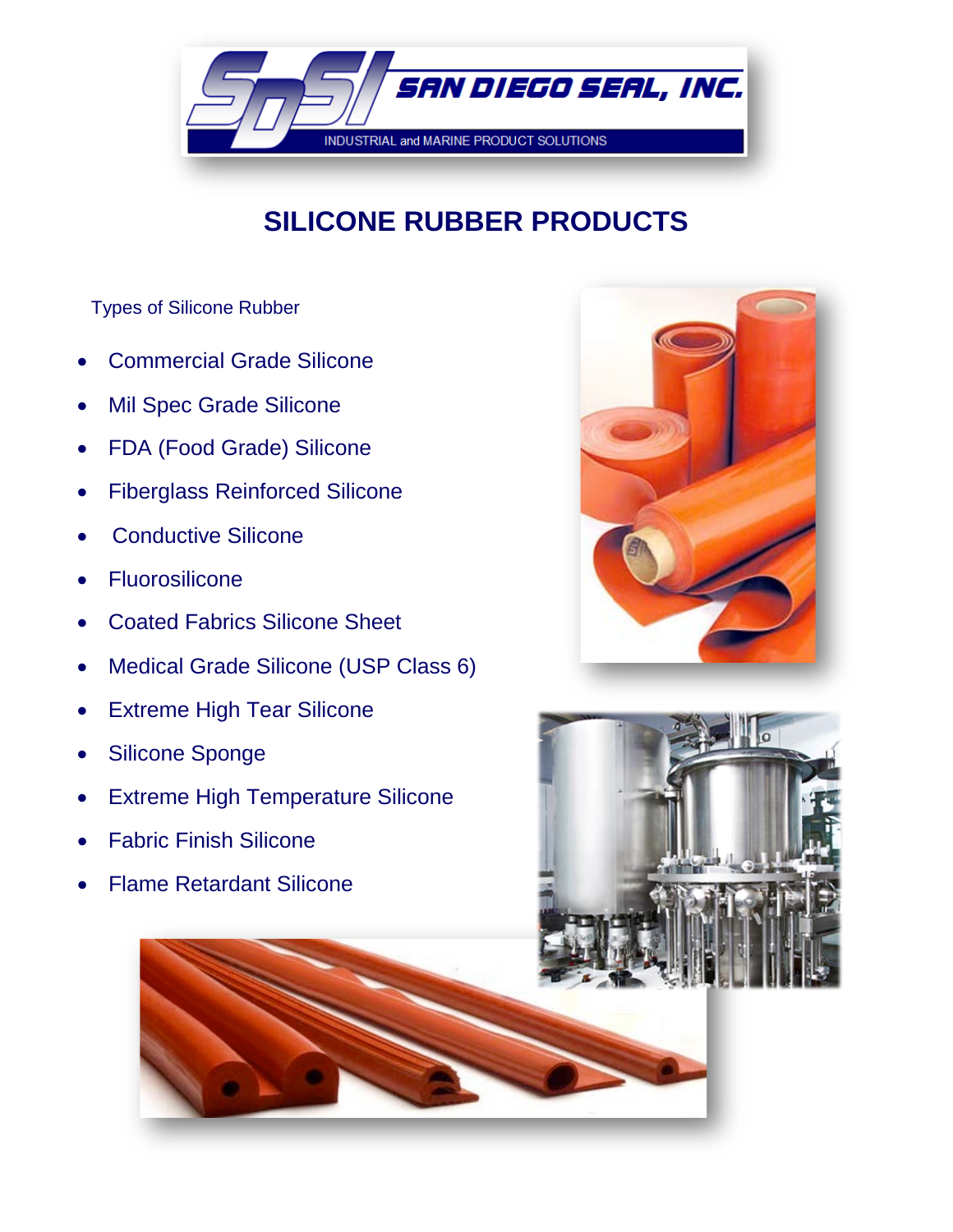

## **SILICONE RUBBER – COMMERCIAL GRADE**

## **DESCRIPTION:**

Commercial Grade silicone sheeting is designed to be used in applications where physical properties are not critical but extreme temperature resistance is still needed.

## **Applications**

- High & low temperatures environments
- Outdoors
- Electrical insulation
- Environmental insulation

## **Features and Benefits**

- Extreme temperature resistance
- Excellent ozone and weather resistance
- Good compression set characteristics
- Radiation resistance

## **Availability**

- Continuous roll or sheet
- Thickness: 1/64″ to 1″
- Widths: Up to 60″
- Color: Orange

## **Method of Application**

A Pressure Sensitive Adhesive (PSA) backing and/or mechanical fasteners.

| <b>Property</b>     | <b>Results/Range</b>      |
|---------------------|---------------------------|
| Thickness           | $1/64$ " through 1"       |
| Color               | Orange                    |
| Temperature Range   | $-80$ to $+450^{\circ}$ F |
| Durometer Range     | 30-70 Durometers          |
| Tensile Range       | 600-650 PSI               |
| Ultimate Elongation | 275-500%                  |

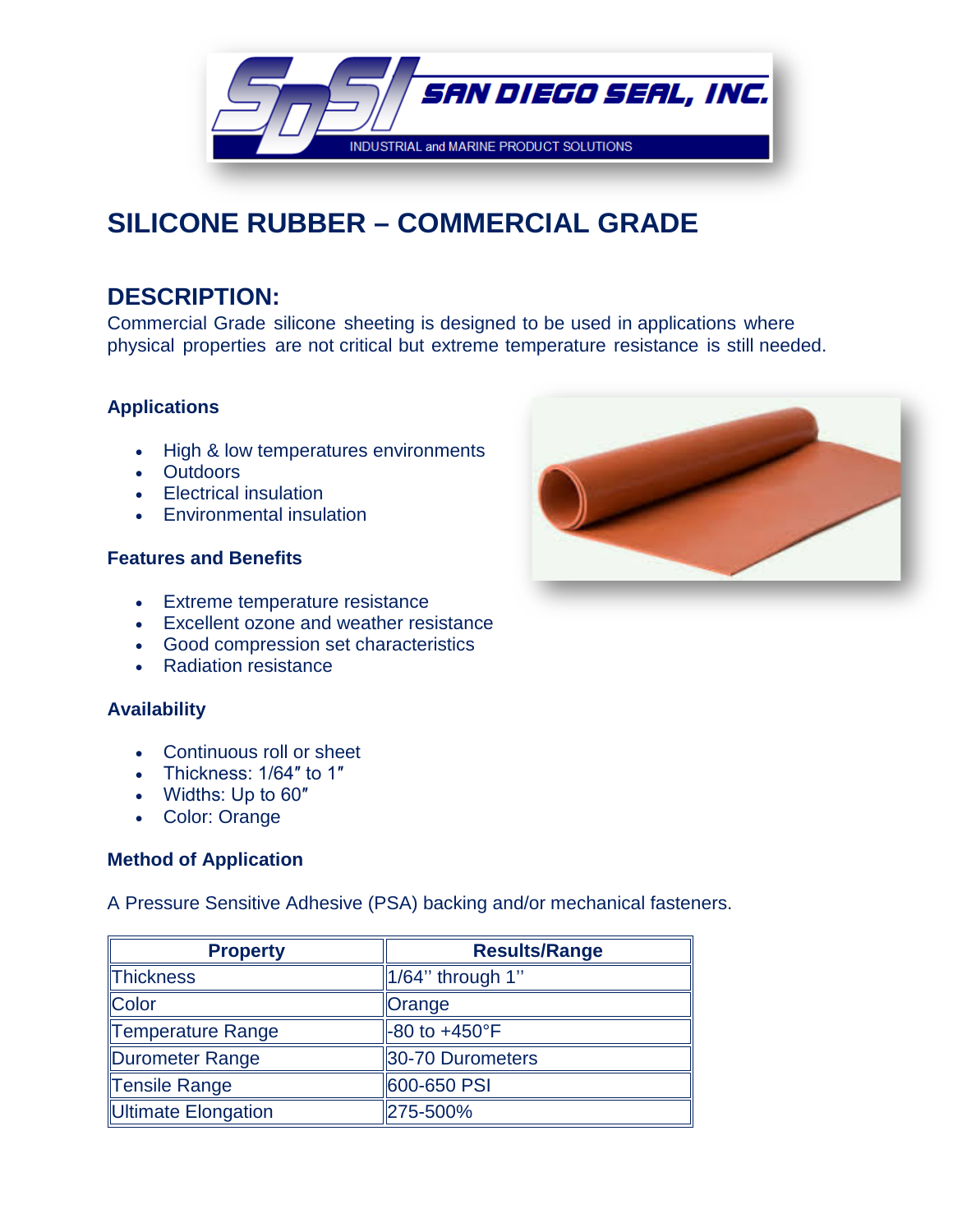## **SILICONE RUBBER – COMMERCIAL GRADE**

| <b>Durometer</b><br>Hardness<br>Shore A ±5 |  |
|--------------------------------------------|--|
| 30                                         |  |
| 40                                         |  |
| 50                                         |  |
| 60                                         |  |
| 70                                         |  |

 *WHEN REQUESTING A QUOTE, PLEASE SPECIFY DUROMETER - EXAMPLE:* SDS-12536-60-CSIL

| <b>Thickness</b> | <b>PART NUMBER: 36" WIDE</b> | <b>PART NUMBER: 48" WIDE</b> |
|------------------|------------------------------|------------------------------|
| 1/32"            | SDS-03236-XX-CSIL            | SDS-03248-XX-CSIL            |
| 1/16"            | SDS-06236-XX-CSIL            | SDS-06248-XX-CSIL            |
| 3/32"            | SDS-09336-XX-CSIL            | SDS-09348-XX-CSIL            |
| 1/8"             | SDS-12536-XX-CSIL            | SDS-12548-XX-CSIL            |
| 3/16"            | SDS-18736-XX-CSIL            | SDS-18748-XX-CSIL            |
| 1/4"             | SDS-25036-XX-CSIL            | SDS-25048-XX-CSIL            |
| 3/8"             | SDS-37536-XX-CSIL            | SDS-37548-XX-CSIL            |
| $1/2$ "          | SDS-50036-XX-CSIL            | SDS-50048-XX-CSIL            |

Other, special thicknesses available, contact San Diego Seal.

### **PRE-FABRICATED GASKETS ARE AVAILABLE**

- COMMERCIAL DRILL
- **NAVY DRILL**
- RING
- **CUSTOM**



SAN DIEGO SEAL, INC.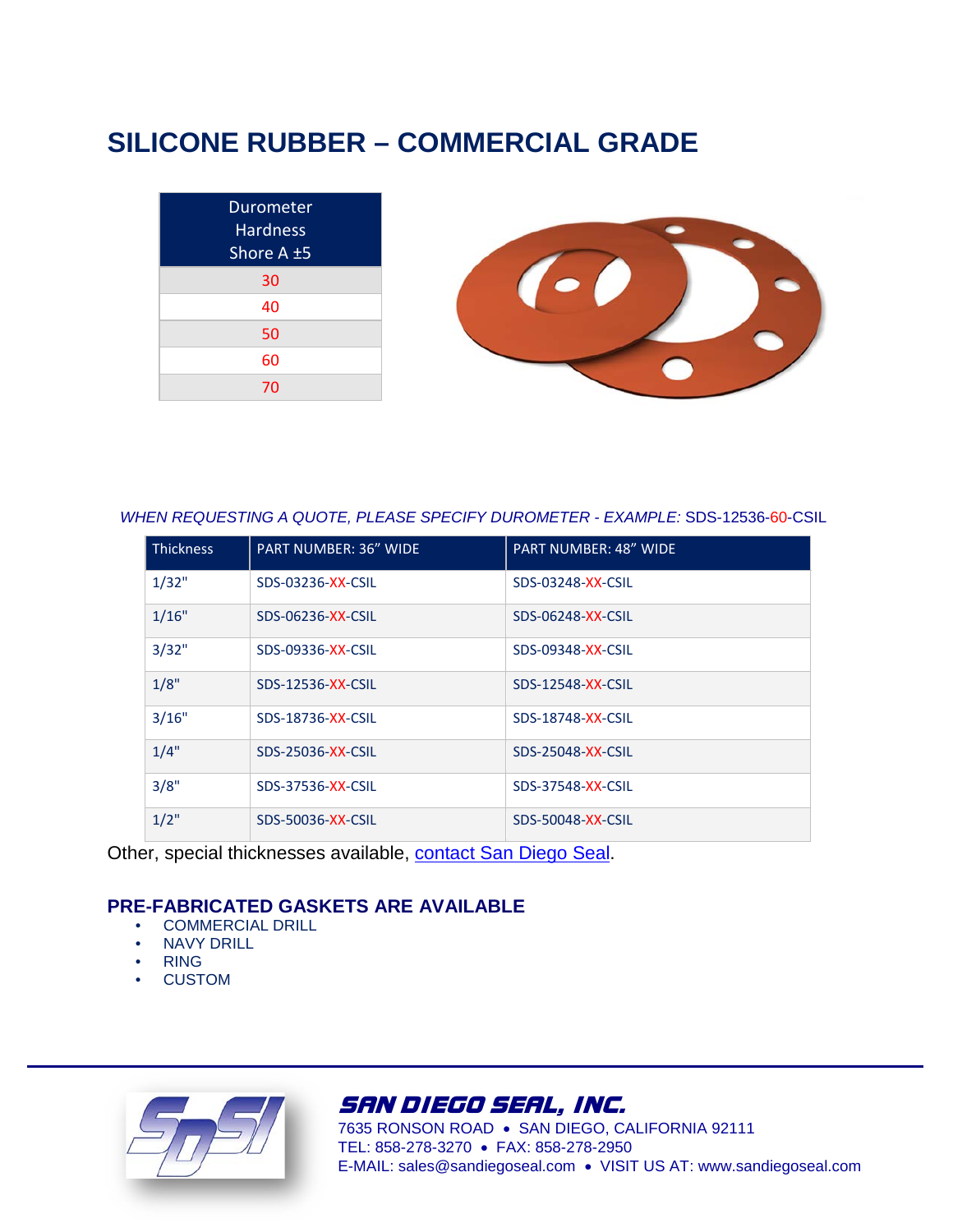

## **SILICONE RUBBER – SPEC GRADE**

Spec Grade Silicone sheeting is designed to be used for performance applications where higher physical properties and lower compression set are required. It provides extreme temperature and ozone resistance, which makes it a resilient material ideal for automotive or electronic applications. Our silicone sheeting is an excellent gasketing material available from 30-70 durometer

## **Applications**

- High & low temperatures environments
- Outdoors
- Electrical insulation
- Environmental insulation
- High physical properties
- Lower compression set

#### **Features and Benefits**

- Extreme temperature resistance
- Excellent ozone and weather resistance
- Good compression set characteristics
- Radiation resistance

### **Availability**

- Continuous roll or sheet
- Thickness: 1/64″ to 1″
- Widths: Up to 60″
- Color: Orange

Available with Pressure Sensitive Adhesive (PSA) backing

| <b>Property</b>     | <b>Results/Range</b>      |
|---------------------|---------------------------|
| Thickness           | $1/64$ " through 1"       |
| Color               | <b>Orange</b>             |
| Temperature Range   | $-80$ to $+500^{\circ}$ F |
| Durometer Range     | 30-70                     |
| Tensile Range       | 750-900 PSI               |
| Ultimate Elongation | 400-800%                  |

**Specifications:** ZZR-765 CL2A, ZZR-765 CL2B, A-A-59588 CL2A A A-A-59588 CL2B, AMS3302, ASTM D2000

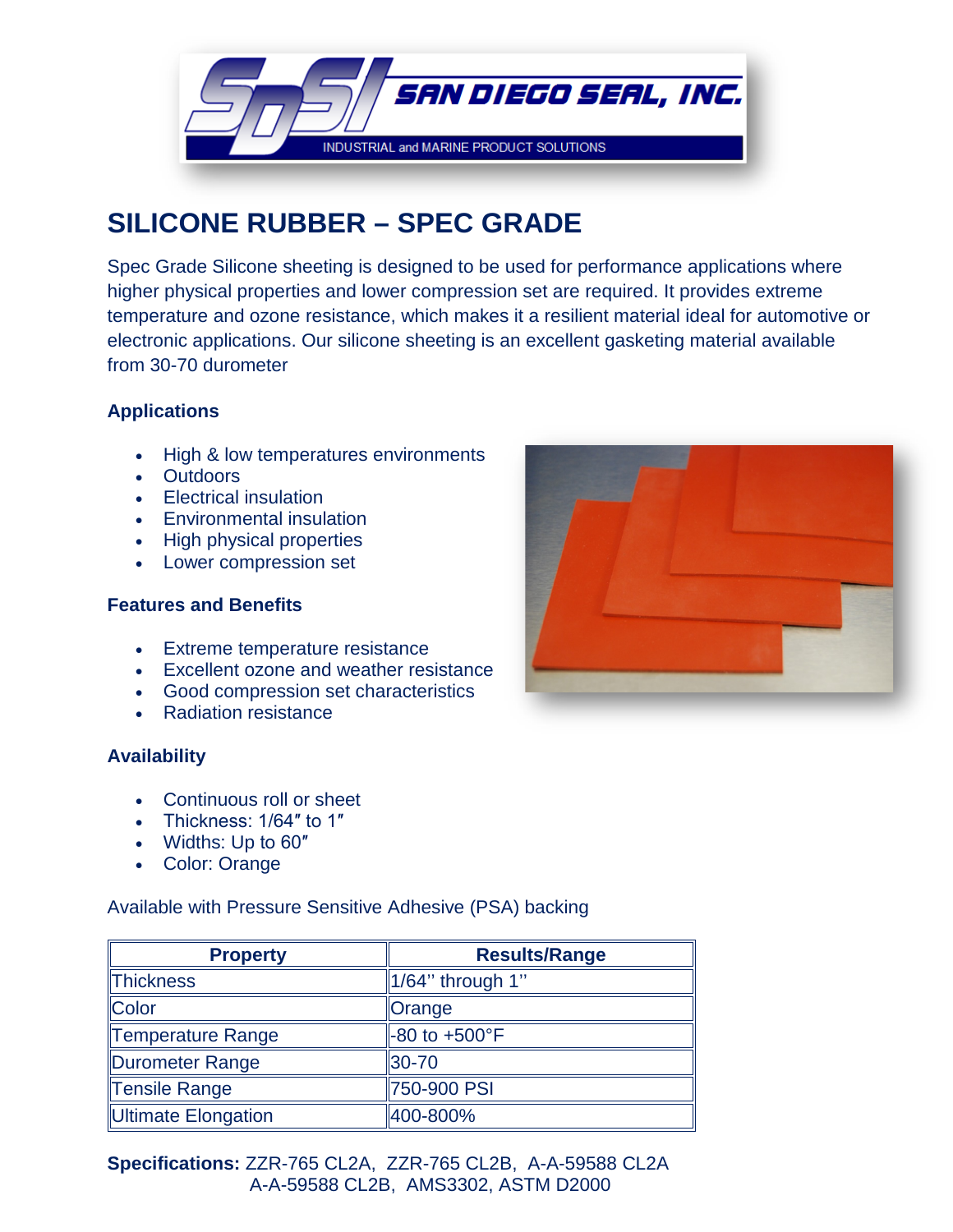## **SILICONE RUBBER – SPEC GRADE**

| Durometer<br>Hardness<br>Shore A ±5 |  |
|-------------------------------------|--|
| 30                                  |  |
| 40                                  |  |
| 50                                  |  |
| 60                                  |  |
| 70                                  |  |

#### *WHEN REQUESTING A QUOTE, PLEASE SPECIFY DUROMETER - EXAMPLE:* SDS-12536-60-SIL-SP

| <b>Thickness</b> | <b>PART NUMBER: 36" WIDE</b> | <b>PART NUMBER: 48" WIDE</b> |
|------------------|------------------------------|------------------------------|
| 1/32"            | SDS-03236-XX-SIL-SP          | SDS-03248-XX-SIL-SP          |
| 1/16"            | SDS-06236-XX-SIL-SP          | SDS-06248-XX-SIL-SP          |
| 3/32"            | SDS-09336-XX-SIL-SP          | SDS-09348-XX-SIL-SP          |
| 1/8"             | SDS-12536-XX-SIL-SP          | SDS-12548-XX-SIL-SP          |
| 3/16"            | SDS-18736-XX-SIL-SP          | SDS-18748-XX-SIL-SP          |
| 1/4"             | SDS-25036-XX-SIL-SP          | SDS-25048-XX-SIL-SP          |
| 3/8"             | SDS-37536-XX-SIL-SP          | SDS-37548-XX-SIL-SP          |
| $1/2$ "          | SDS-50036-XX-SIL-SP          | SDS-50048-XX-SIL-SP          |

Other, special thicknesses available, contact San Diego Seal.

## **PRE-FABRICATED GASKETS ARE AVAILABLE**

- COMMERCIAL DRILL
- **NAVY DRILL**
- RING
- **CUSTOM**



## SAN DIEGO SEAL, INC.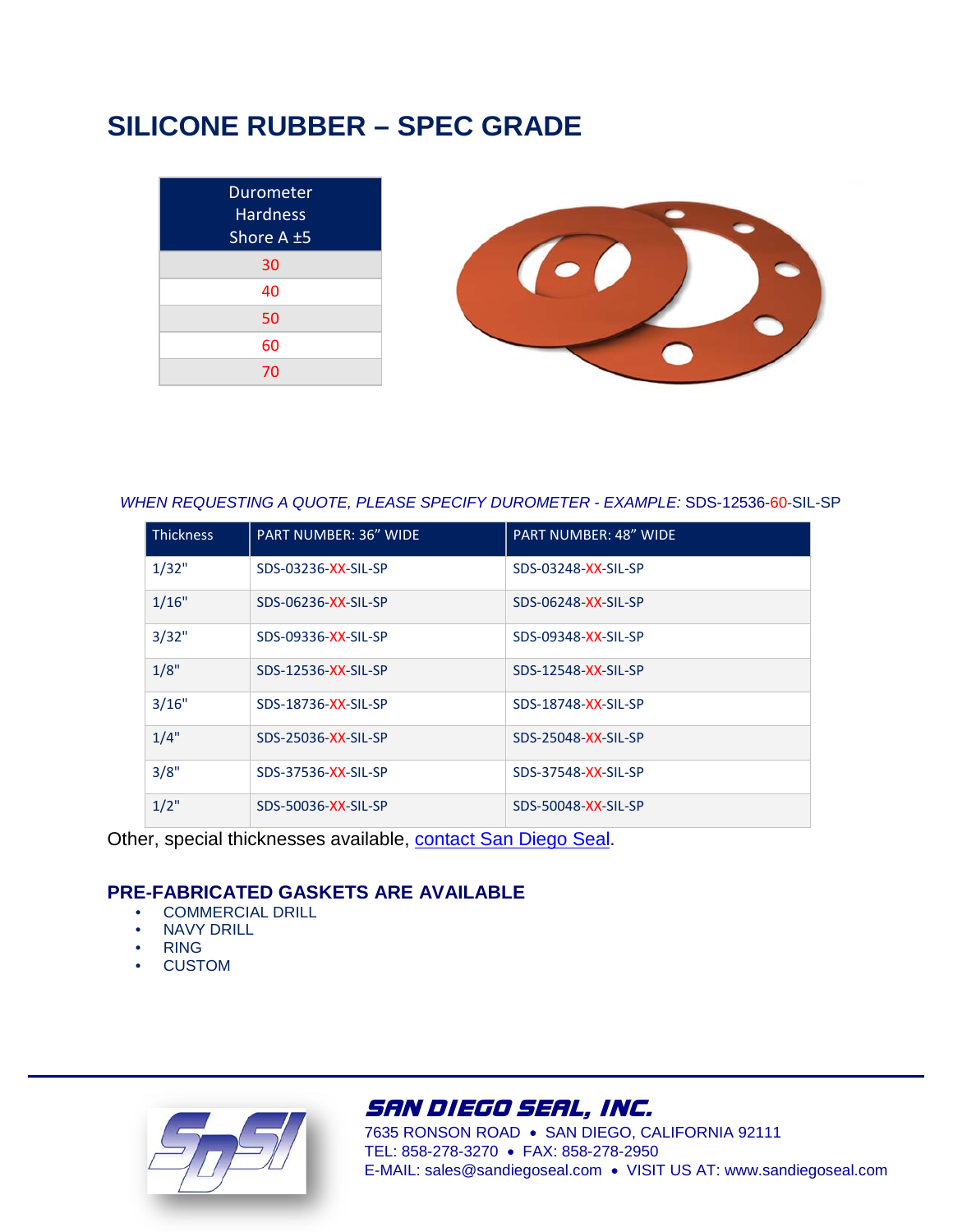

## **SILICONE RUBBER – FDA GRADE**

**"**FDA Grade" Silicone sheeting is designed to be used in a variety of food- and healthrelated applications. It is low volatile and peroxide free, and does not discolor over time. The ingredients used to make this product are listed in CFR177.2600. This FDA regulation deals with rubber articles intended for repeated use in contact with food. This material is ozone and UV resistant, and it is an excellent gasketing material for use in food or pharmaceutical processing. Call customer service for many other variations of this material.

## **Applications**

- High & low temperatures environments
- Outdoors
- Electrical insulation
- Environmental insulation
- Food contact

## **Features and Benefits**

- Extreme temperature resistance
- Ozone resistance
- Good compression set characteristics
- Radiation resistance
- CFR 177.2600 listed ingredients

## **Availability**

- Continuous roll or sheet
- Thickness: 1/64″ to 1″
- Color: White

## Available with Pressure Sensitive Adhesive (PSA) backing

| <b>Property</b>           | <b>Results/Range</b>     |
|---------------------------|--------------------------|
| Thickness                 | $1/64$ " through 1"      |
| Color                     | <b>White</b>             |
| Temperature Range         | $-80$ to $+450^{\circ}F$ |
| Durometer Range           | 30-60 Durometers         |
| Tensile Range             | 600-700 psi              |
| Ultimate Elongation Range | 350-500%                 |

## **Additional Specification:** 21 CFR 177.2600 / ASTM D2000

3-A SANITARY STANDARD 18-03 CLASS IV (60A DURO ONLY)

## **Specifications:** AMS3320 / AMS3315

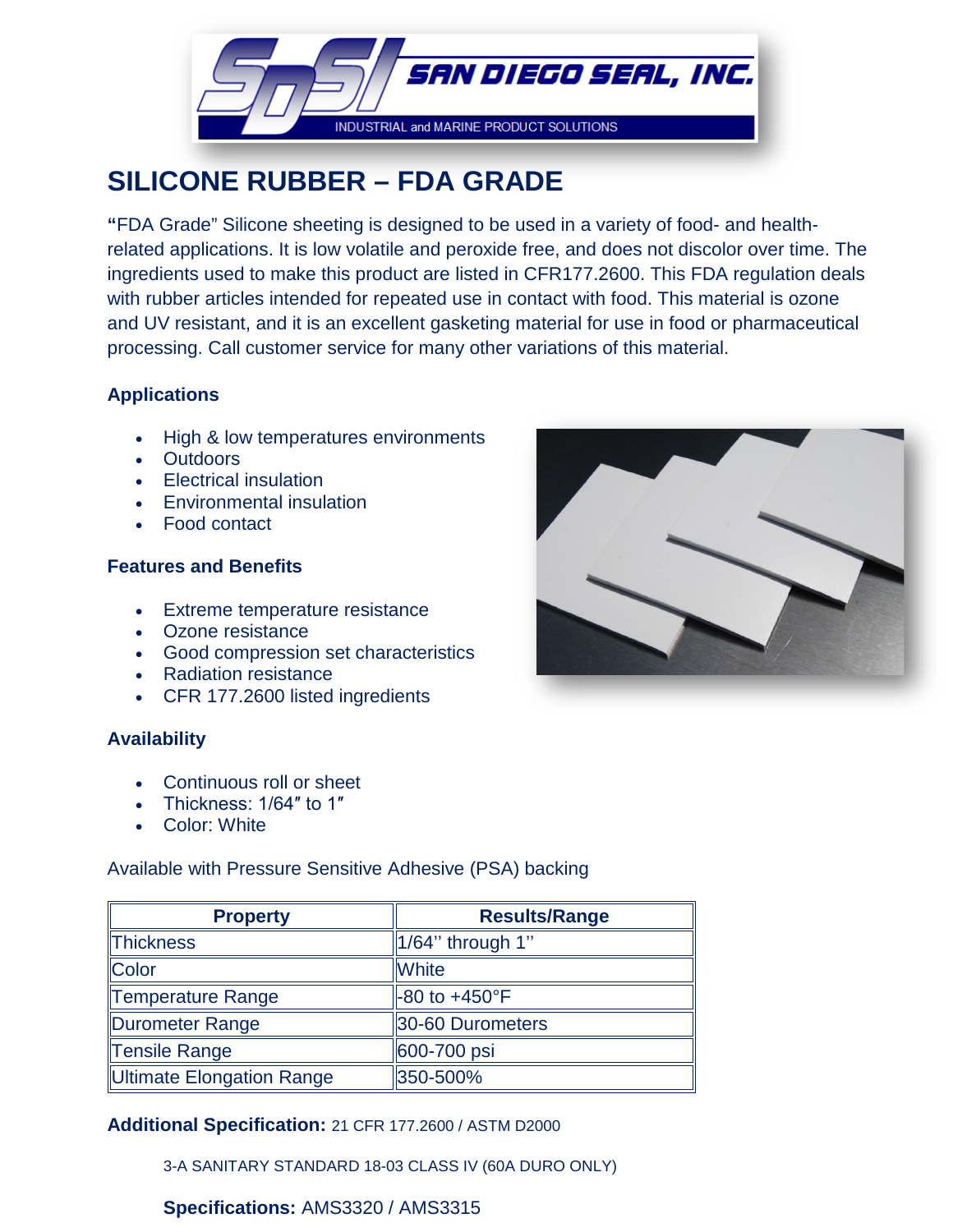## **SILICONE RUBBER – FDA GRADE**

| <b>Durometer</b><br><b>Hardness</b><br>Shore A ±5 |
|---------------------------------------------------|
| 30                                                |
| 40                                                |
| 50                                                |
| 60                                                |



 *WHEN REQUESTING A QUOTE, PLEASE SPECIFY DUROMETER - EXAMPLE:* SDS-12536-60-SIL-FDA

| <b>Thickness</b> | <b>PART NUMBER: 36" WIDE</b> | <b>PART NUMBER: 48" WIDE</b> |
|------------------|------------------------------|------------------------------|
| 1/32"            | SDS-03236-XX-SIL-FDA         | SDS-03248-XX-SIL-FDA         |
| 1/16"            | SDS-06236-XX-SIL-FDA         | SDS-06248-XX-SIL-FDA         |
| 3/32"            | SDS-09336-XX-SIL-FDA         | SDS-09348-XX-SIL-FDA         |
| 1/8"             | SDS-12536-XX-SIL-FDA         | SDS-12548-XX-SIL-FDA         |
| 3/16"            | SDS-18736-XX-SIL-FDA         | SDS-18748-XX-SIL-FDA         |
| 1/4"             | SDS-25036-XX-SIL-FDA         | SDS-25048-XX-SIL-FDA         |
| 3/8"             | SDS-37536-XX-SIL-FDA         | SDS-37548-XX-SIL-FDA         |
| $1/2$ "          | SDS-50036-XX-SIL-FDA         | SDS-50048-XX-SIL-FDA         |

Other, special thicknesses available, contact San Diego Seal.

## **PRE-FABRICATED GASKETS ARE AVAILABLE**

- COMMERCIAL DRILL
- **NAVY DRILL**
- RING
- **CUSTOM**



## SAN DIEGO SEAL, INC.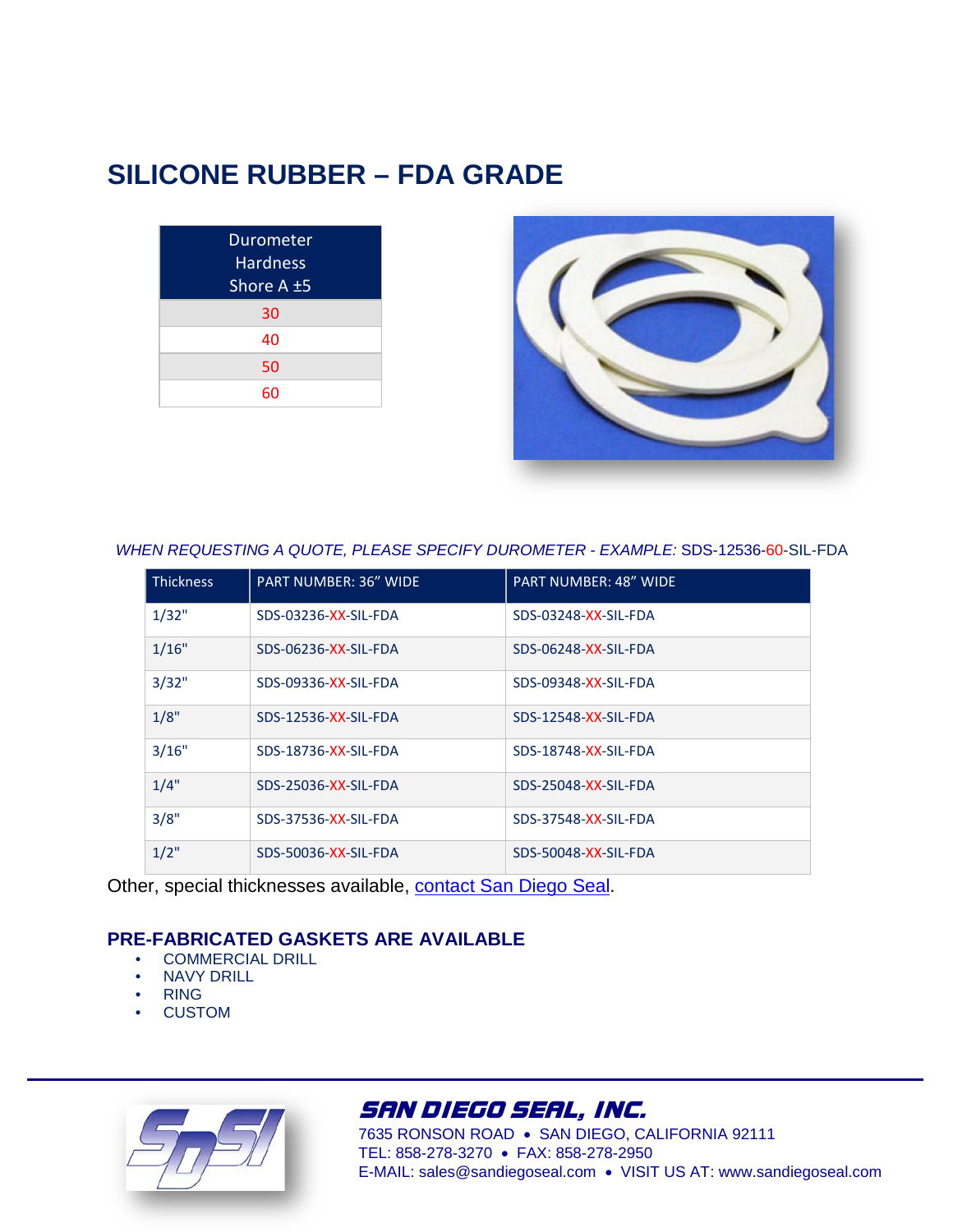

## **SILICONE RUBBER – FIBERGLASS REINFORCED**

Fiberglass-reinforced Silicone sheeting is available in two grades: "DSP1564" and "DSP7628". Among other uses, this material is typically used for gaskets or seals requiring a resilient, non-porous high-temperature, flame-retardant silicone suitable for operating temperatures from -100 to 500°F. It is resistant to weathering and engine oil, and remains flexible over its temperature range. The fiberglass is centered between the two layers of silicone that gives the material dimensional stability and higher tensile strength.

### **Applications**

- Gaskets and seals
- Applications requiring higher dimensional stability and tensile strength

### **Features and Benefits**

- Extreme temperature resistance
- Ozone resistance
- Good compression set characteristics
- Radiation resistance
- Dimensional stability

### **Availability**

- Continuous roll or sheet
- Thickness: 1/64″ to 1″
- Color: Orange



### Available with Pressure Sensitive Adhesive (PSA) backing

| <b>Property</b>                                         | <b>DSP1564</b>      | <b>DSP7628</b>      |
|---------------------------------------------------------|---------------------|---------------------|
| <b>Thickness</b>                                        | 1/64" through 1"    | 1/64" through 1"    |
| Tensile Strength, psi (Fiberglass+Silicone) 1300        |                     | 1300                |
| <b>Fiberglass Thickness</b>                             | 0.014"              | 0.007"              |
| Fiberglass Weight, (oz per sq yd)                       | 12.5                | 16                  |
| Fiberglass Breaking Strength, (warp/fill) psi 400 x 350 |                     | 250 x 200           |
| <b>Plain Weave Thread Count</b>                         | 20 X 18             | $\parallel$ 44 x 32 |
| Fiberglass Diaphragm Burst Strength, psi                | 750                 | 400                 |
| Compression Set, max                                    | 35%                 | 35%                 |
| <b>Temperature Range</b>                                | $-100$ to $+500$ °F | $-100$ to $+500$ °F |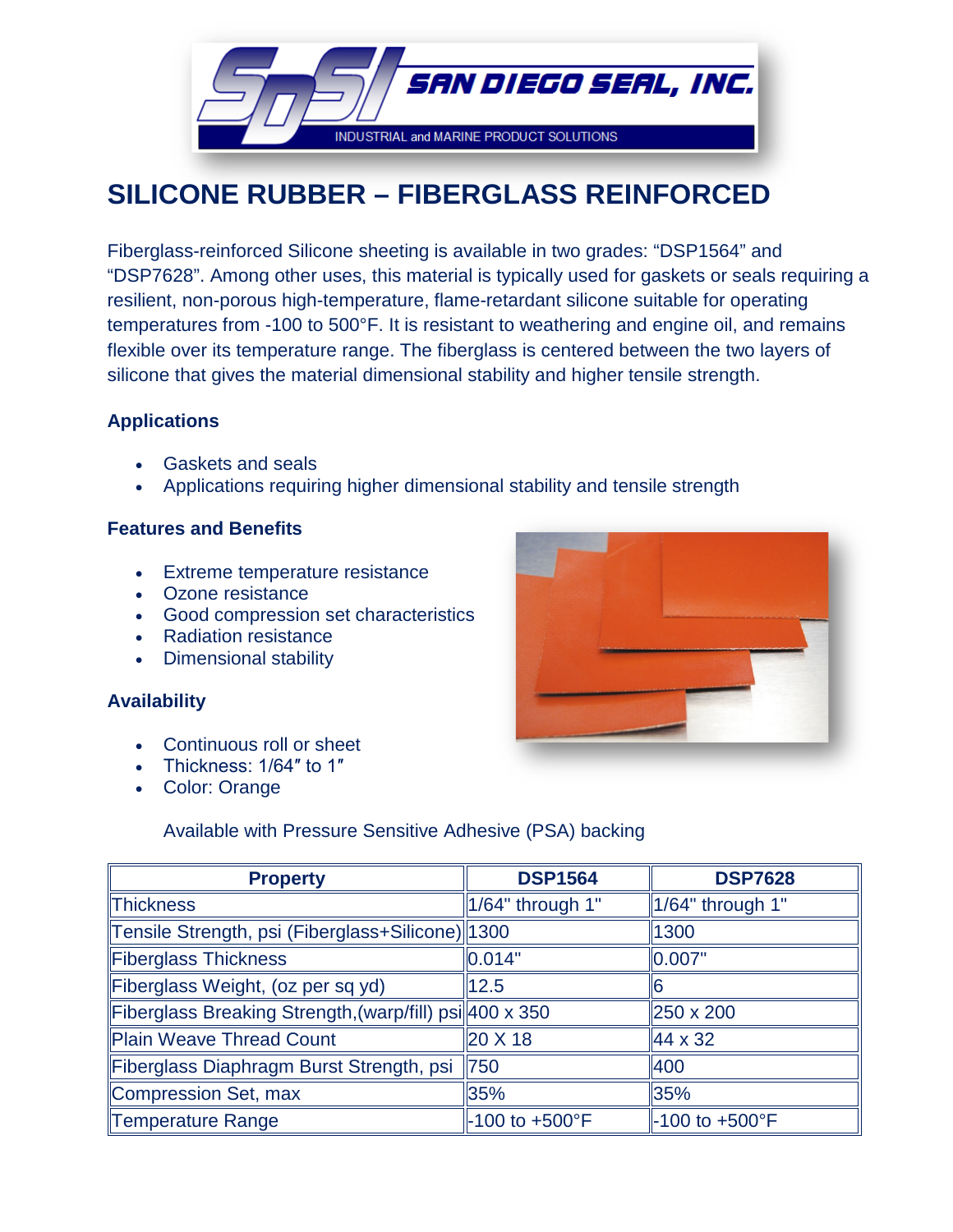## **SILICONE RUBBER – FIBERGLASS REINFORCED**





*FIBERGLASS REINFORCED SILICONE COMES IN 70 DUROMETER HARDNESS*

| <b>Thickness</b> | <b>PART NUMBER: 36" WIDE</b> | <b>PART NUMBER: 48" WIDE</b> |
|------------------|------------------------------|------------------------------|
| 1/32"            | SDS-03236-SIL-FIB            | SDS-03248-SIL-FIB            |
| 1/16"            | SDS-06236-SIL-FIB            | SDS-06248-SIL-FIB            |
| 3/32"            | SDS-09336-SIL-FIB            | SDS-09348-SIL-FIB            |
| 1/8"             | SDS-12536-SIL-FIB            | SDS-12548-SIL-FIB            |
| 3/16"            | SDS-18736-SIL-FIB            | SDS-18748-SIL-FIB            |
| 1/4"             | SDS-25036-SIL-FIB            | SDS-25048-SIL-FIB            |
| 3/8"             | SDS-37536-SIL-FIB            | SDS-37548-SIL-FIB            |
| $1/2$ "          | SDS-50036-SIL-FIB            | SDS-50048-SIL-FIB            |

Other, special thicknesses available, contact San Diego Seal.

## **PRE-FABRICATED GASKETS ARE AVAILABLE**

- COMMERCIAL DRILL
- NAVY DRILL
- RING
- **CUSTOM**



## SAN DIEGO SEAL, INC.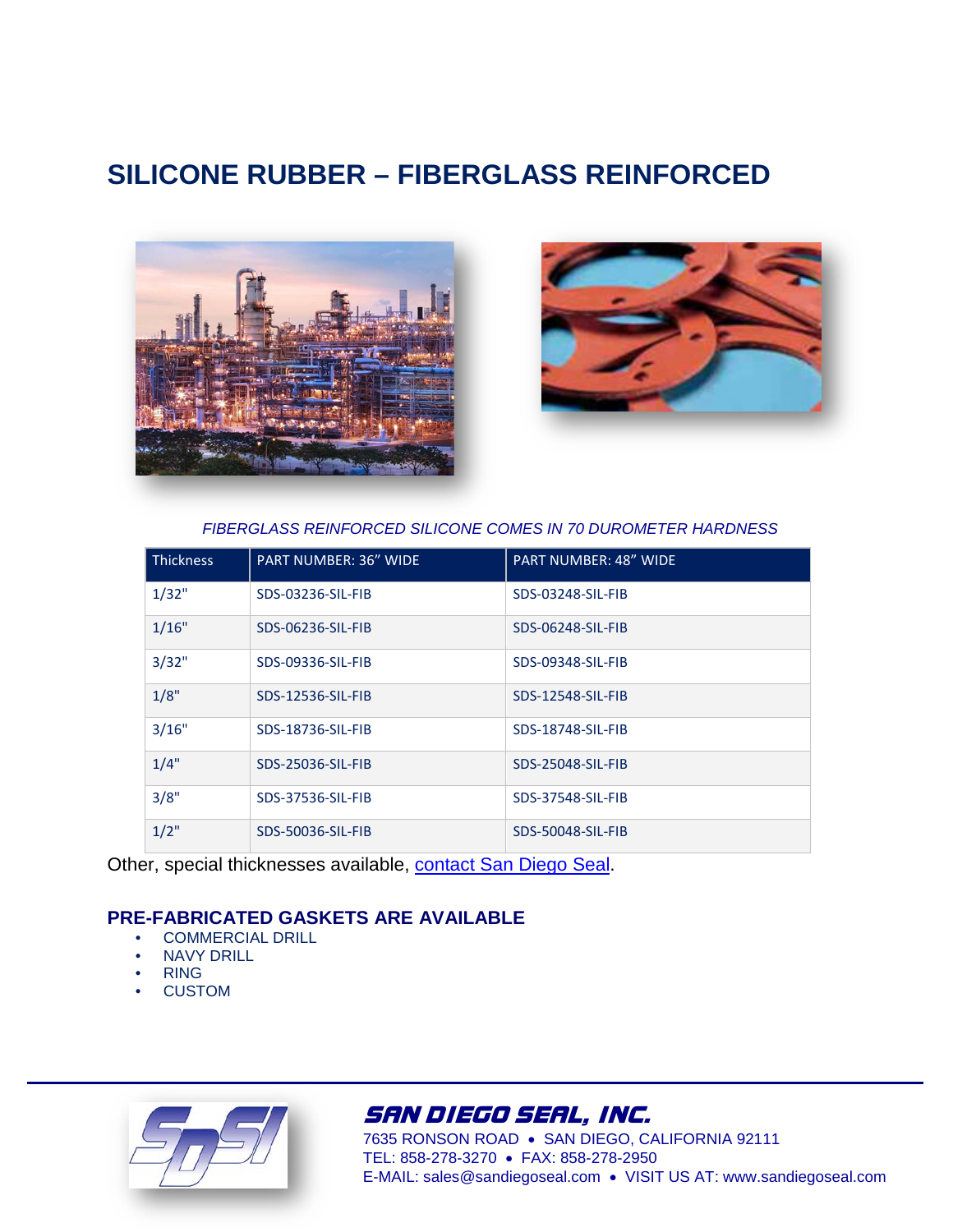

# **SILICONE RUBBER - ELECTRICALLY CONDUCTIVE**

Electrically Conductive Silicone sheeting is designed to be used in many different military and industrial applications. It is a carbon black, thermally conductive, filled silicone that will act as a low amperage conductor, while also providing protection against electrostatic discharge.

## **Applications**

- High & low temperatures environments
- EMI shielding gaskets
- Where conductive material is required

### **Features and Benefits**

- Electrically conductive
- Provides protection against electrostatic discharge

### **Availability**

- Continuous roll or sheet
- Thickness: 1/64″ to 1″
- Color: Black

Available with Pressure Sensitive Adhesive (PSA) backing

| <b>Property</b>      | <b>Test Method</b> | <b>Results/Range</b> |
|----------------------|--------------------|----------------------|
| Specific Gravity     | <b>ASTM D297</b>   | $1.27$ g/cc          |
| Durometer, Shore "A" | ASTM D2240         | $65 + (-5)$          |
| Tensile Strength     | <b>ASTM D412</b>   | 700 psi              |
| Elongation           | <b>ASTM D412</b>   | 200%                 |
| $\ $ Tear            | <b>ASTM D624</b>   | 80 psi Die "B"       |
| Temperature Range    |                    | $-65$ to $+500$ °F   |
| Volume Resistivity   |                    | 6 ohms/cm            |

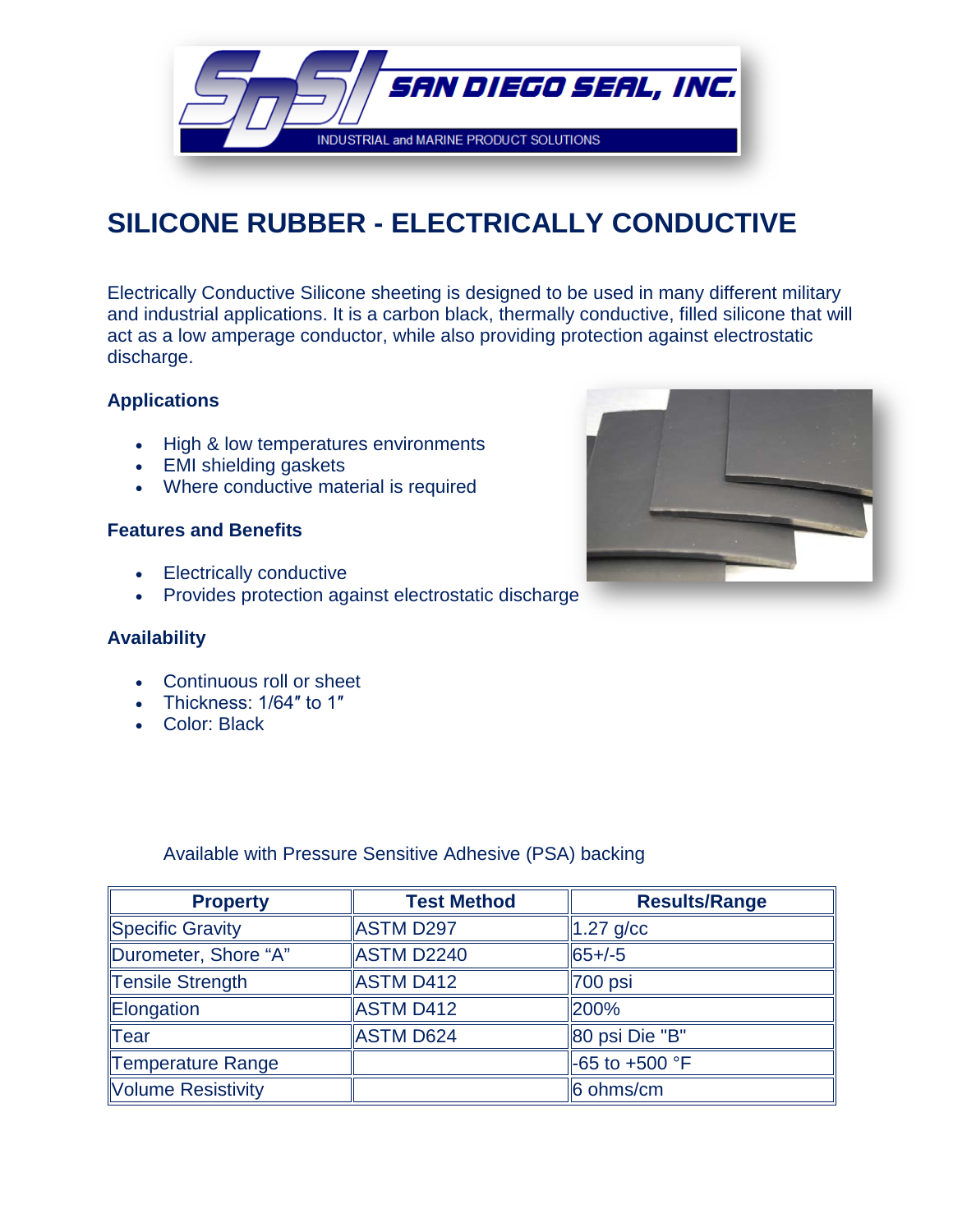## **SILICONE RUBBER – ELECTRICALLY CONDUCTIVE**



*ELECTRALLY CONDUCTIVE SILICONE COMES IN 70 DUROMETER HARDNESS*

| <b>Thickness</b> | <b>PART NUMBER: 36" WIDE</b> | <b>PART NUMBER: 48" WIDE</b> |
|------------------|------------------------------|------------------------------|
| 1/32"            | SDS-03236-SIL-ELC            | SDS-03248-SIL-ELC            |
| 1/16"            | SDS-06236-SIL-ELC            | SDS-06248-SIL-ELC            |
| 3/32"            | SDS-09336-SIL-ELC            | SDS-09348-SIL-ELC            |
| 1/8"             | SDS-12536-SIL-ELC            | SDS-12548-SIL-ELC            |
| 3/16"            | SDS-18736-SIL-ELC            | SDS-18748-SIL-ELC            |
| 1/4"             | SDS-25036-SIL-ELC            | SDS-25048-SIL-ELC            |
| 3/8"             | SDS-37536-SIL-ELC            | SDS-37548-SIL-ELC            |
| $1/2$ "          | SDS-50036-SIL-ELC            | <b>SDS-50048-SIL-ELC</b>     |

Other, special thicknesses available, contact San Diego Seal.

## **PRE-FABRICATED GASKETS ARE AVAILABLE**

- COMMERCIAL DRILL
- NAVY DRILL
- RING
- **CUSTOM**



## SAN DIEGO SEAL, INC.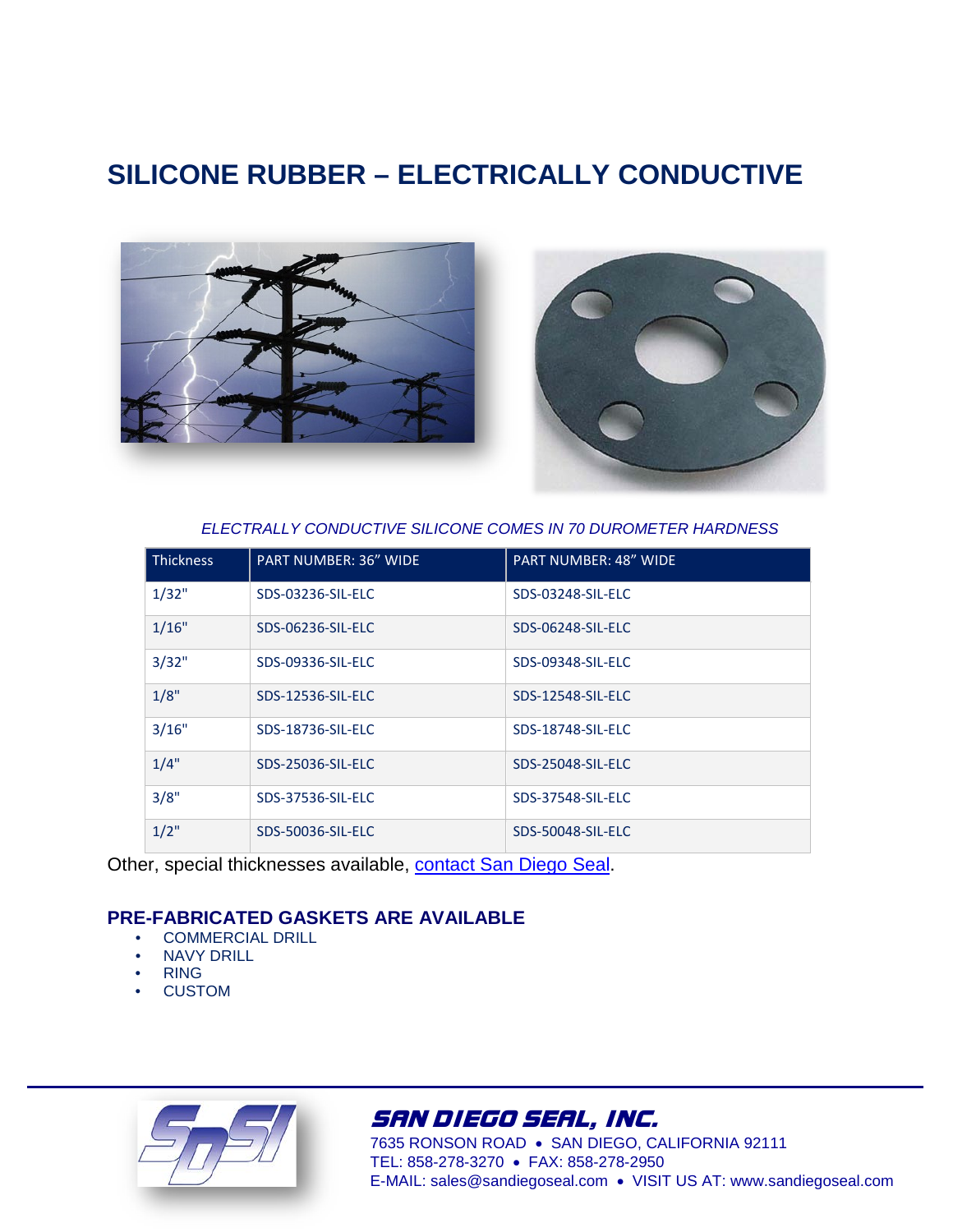

# **FLUOROSILICONE**

Fluorosilicone sheeting is designed to be used in conditions where extreme conditions exist. In addition to extreme temperature resistance, its resistance to chemicals such as oils and fuels makes it an ideal material for fuel delivery applications in the aerospace, automotive and defense industries. Our fluorosilicone sheeting is an excellent gasketing material available from 30-70 durometer. Call customer service for many other variations of this material.

## **Applications**

- High & low temperatures environments
- Outdoors
- Electrical insulation
- Environmental insulation
- Where chemical resistance is needed

### **Features and Benefits**



- Extreme temperature resistance
- Excellent ozone and weather resistance
- Good compression set characteristics
- Radiation resistance
- Chemical resistance, including excellent oil resistance

### **Availability**

- Continuous roll or sheet
- Thickness: 1/64″ to 1″
- Color: Blue

Available with Pressure Sensitive Adhesive (PSA) backing

| <b>Property</b>     | <b>Results/Range</b>      |
|---------------------|---------------------------|
| Thickness           | $\vert$ 1/64" through 1"  |
| Color               | <b>Blue</b>               |
| Temperature Range   | $-80$ to $+500^{\circ}$ F |
| Durometer Range     | 30-70 Durometers          |
| Tensile Range       | 700-950 PSI               |
| Ultimate Elongation | 175-500%                  |